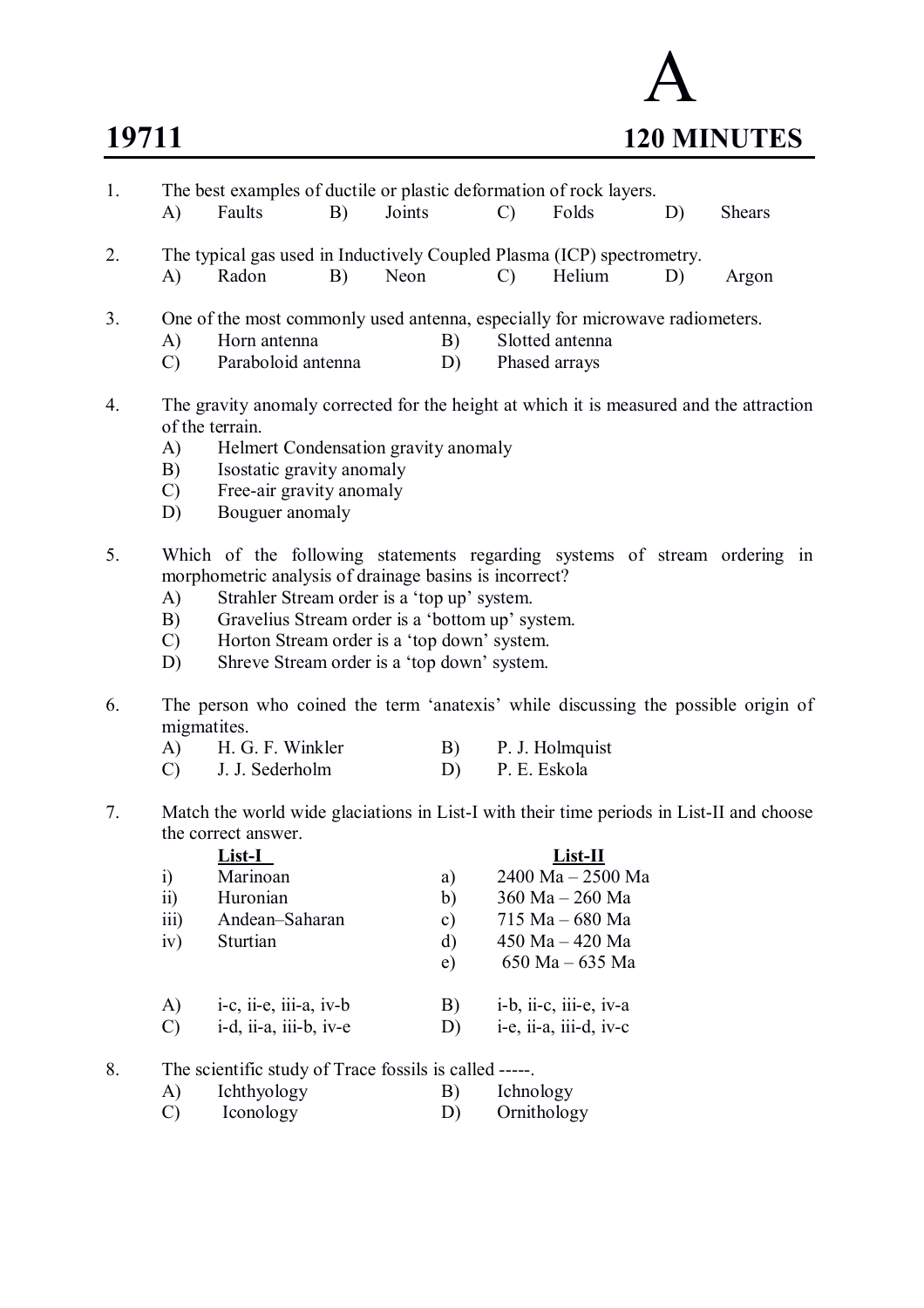- 9. Asteroid impacts causes is associated with which of the following mass extinctions on Earth?
	- A) Triassic–Jurassic extinction event
	- B) Late Devonian extinction event
	- C) Ordovician–Silurian extinction event
	- D) Cretaceous–Paleogene extinction event
- 10. Which of the following statement regarding Deccan Volcanic Province (DVP) in India is incorrect?
	- A) It is a continental flood basalt province.
	- B) The Deccan Volcanics have erupted close to the Cretaceous-Tertiary Boundary at about 65 Ma.
	- C) It is the largest and most conspicuous among the Cenozoic volcanics of India.
	- D) Deccan basalts are mainly tholeiites.
- 11. Which of the following bounds the Vindhyan basin to the Aravalli Craton?
	- A) Great Boundary Fault B) Delwara Lineament
	- C) Rikhabdev Lineament D) Jahazpur Thrust
- 12. The phase of disaster management which involves steps to reduce vulnerability to disaster impacts such as injuries and loss of life and property:
	- A) Response B) Preparedness
	- C) Recovery D) Mitigation
- 13. The preferred method for disposing of toxic chemicals and hazardous wastes is -----.
	- A) Recycling B) Incineration
	- C) Sanitary Landfill D) Composting
- 14. In maps doubly plunging folds are represented by:
	- A) Concentric circles B) V-shaped patterns
	- C) Parabolas D) Concentric ellipses
- 15. What is the most frequent use for the Brunton Compass in the field?
	- A) Locate oneself in the field.
	- B) Demark sampling locations.
	- C) Calculation of the strike and dip of geological features.
	- D) Identify small mineral crystals and structures in rocks.

- A) Seismic Refraction Method B) Gravity Method
- C) Magnetic Method D) Seismic Reflection Method
- 

- 17. DBMS stands for
	- A) Database Manufacturing System
	- B) Database Monitoring System
	- C) Database Mapmaking System
	- D) Database Management System

<sup>16.</sup> The geophysical exploration method widely used for detailed exploration of oil and gas.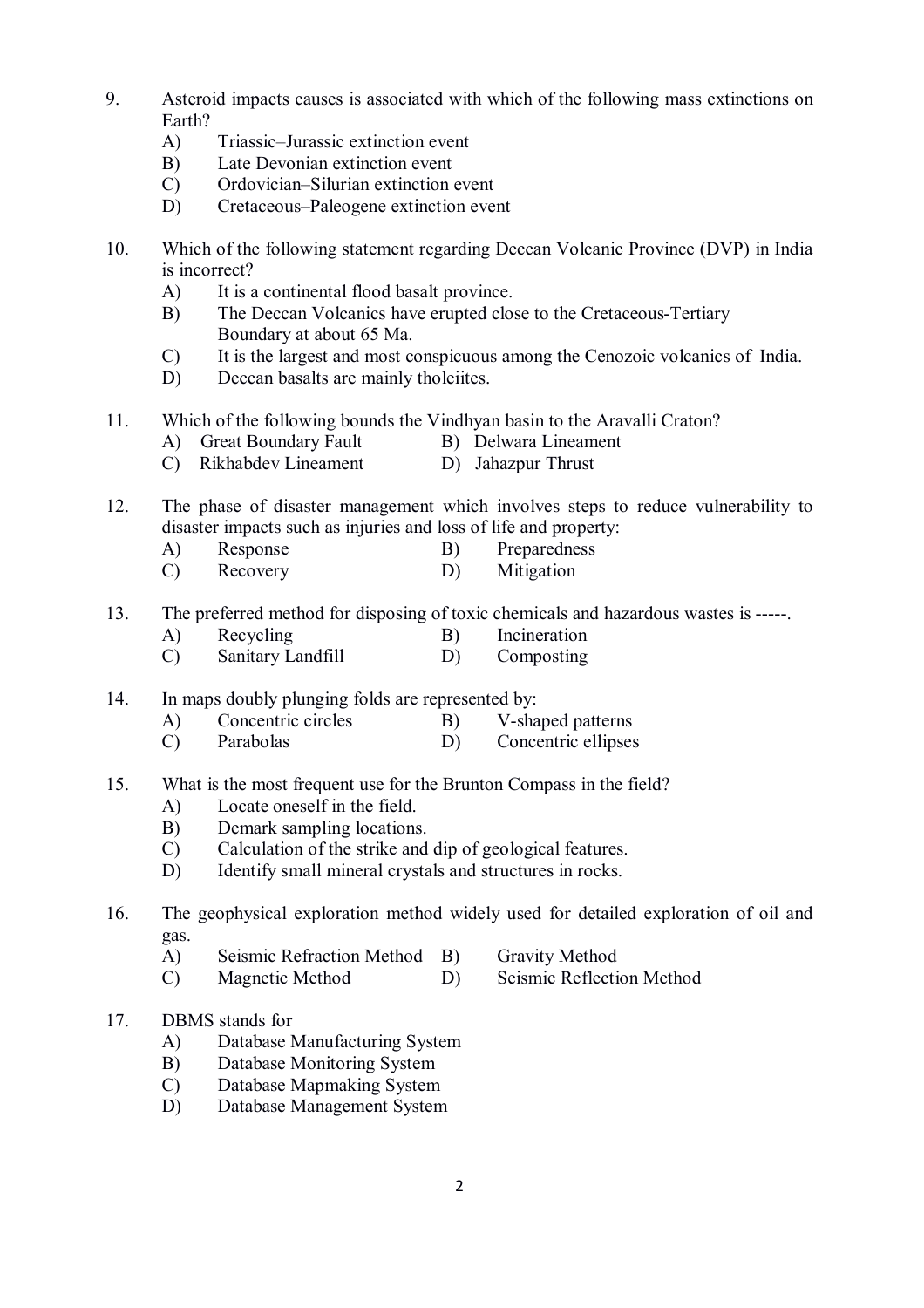| 18. | The radial distance between where an object appears in an aerial photograph to where<br>it actually should be according to a planimetric coordinate system:<br>Stereoscopic Parallax<br>B) Vertical Exaggeration<br>A)<br><b>Relief Displacement</b><br>Overlap<br>D)<br>$\mathcal{C}$ |                                                                                                                                                                                                                                    |           |                                                                                                                                      |               |        |    |           |  |  |
|-----|----------------------------------------------------------------------------------------------------------------------------------------------------------------------------------------------------------------------------------------------------------------------------------------|------------------------------------------------------------------------------------------------------------------------------------------------------------------------------------------------------------------------------------|-----------|--------------------------------------------------------------------------------------------------------------------------------------|---------------|--------|----|-----------|--|--|
| 19. | A)<br>$\mathcal{C}$                                                                                                                                                                                                                                                                    | Drift mining<br>Hydraulic Suction mining                                                                                                                                                                                           |           | The most preferred method of deep sea bed mining for polymetallic modules is -----.<br>Continuous-line bucket system<br>Shaft mining |               |        |    |           |  |  |
| 20. | A)<br>$\mathcal{C}$                                                                                                                                                                                                                                                                    | The process for concentration of primarily sulphide ores:<br><b>Froth Flotation process</b><br>B)<br><b>Hydraulic Washing</b><br>Leaching<br><b>Magnetic Separation</b><br>D)                                                      |           |                                                                                                                                      |               |        |    |           |  |  |
| 21. | A)<br>$\mathcal{C}$                                                                                                                                                                                                                                                                    | The universal plant indicator for Copper deposits:<br>Ocimum homblei<br>Eriogonium oralifolium                                                                                                                                     |           | Viola calaminaria<br>B)<br>D)<br>Equisetum arvense                                                                                   |               |        |    |           |  |  |
| 22. | The most accepted method of sampling best suited for bedded, banded and vein type of<br>ore deposits.<br>Chip sampling<br>Muck sampling<br>A)<br>B)<br>Grab sampling<br><b>Channel Sampling</b><br>$\mathcal{C}$<br>D)                                                                 |                                                                                                                                                                                                                                    |           |                                                                                                                                      |               |        |    |           |  |  |
| 23. | A)<br>$\mathcal{C}$                                                                                                                                                                                                                                                                    | Uranium mineralization of Jaduguda in Singhbhum district, Bihar is a-----.<br>Metamorphic deposit<br>B)<br>Hydrothermal deposit<br>Sedimentary deposit<br>Magmatic deposit<br>D)                                                   |           |                                                                                                                                      |               |        |    |           |  |  |
| 24. | A)                                                                                                                                                                                                                                                                                     | The Indian state which has the largest reserves of iron ores:<br>Chattisgarh<br>B)                                                                                                                                                 | Karnataka |                                                                                                                                      | $\mathcal{C}$ | Odisha | D) | Jharkhand |  |  |
| 25. | A)<br>$\mathcal{C}$                                                                                                                                                                                                                                                                    | Which of the following is matched correctly?<br>Silicon - Atmophile<br>B)<br>Palladium – Siderophile<br>Cadmium - Lithophile<br>Carbon - Chalcophile<br>D)                                                                         |           |                                                                                                                                      |               |        |    |           |  |  |
| 26. | A)<br>$\mathcal{C}$                                                                                                                                                                                                                                                                    | The most correct sequence of the mass abundance of elements in the Earth's Crust is:<br>O>Si>Fe>Ca>Al<br>B)<br>Ca > Fe > A > Si > O<br>Si>O>Al>Ca>Fe<br>D)<br>O>Si>Al>Fe>Ca                                                        |           |                                                                                                                                      |               |        |    |           |  |  |
| 27. | $\bf{A}$                                                                                                                                                                                                                                                                               | The simplified form of Ghyben-Herzberg relation:<br>$z = h/40$<br>$z = 40/h$<br>B)<br>$z = 40h$<br>D)<br>$h = 40z$<br>$\mathcal{C}$ )                                                                                              |           |                                                                                                                                      |               |        |    |           |  |  |
| 28. | A)<br>$\mathcal{C}$                                                                                                                                                                                                                                                                    | The two districts in Kerala reported to have fluoride contamination in groundwater<br>resources.<br>Wayanad and Ernakulam<br>B)<br>Malappuram and Kollam<br>Trichur and Ernakulam<br>Alappuzha and Palakkad<br>D)                  |           |                                                                                                                                      |               |        |    |           |  |  |
| 29. | A)<br>$\mathcal{C}$                                                                                                                                                                                                                                                                    | Which of the following engineering property tests are not required for rocks used as<br>foundation sites for construction?<br>Shear Strength<br>B)<br>Uniaxial Compressive strength<br>Crushing strength<br>Tensile strength<br>D) |           |                                                                                                                                      |               |        |    |           |  |  |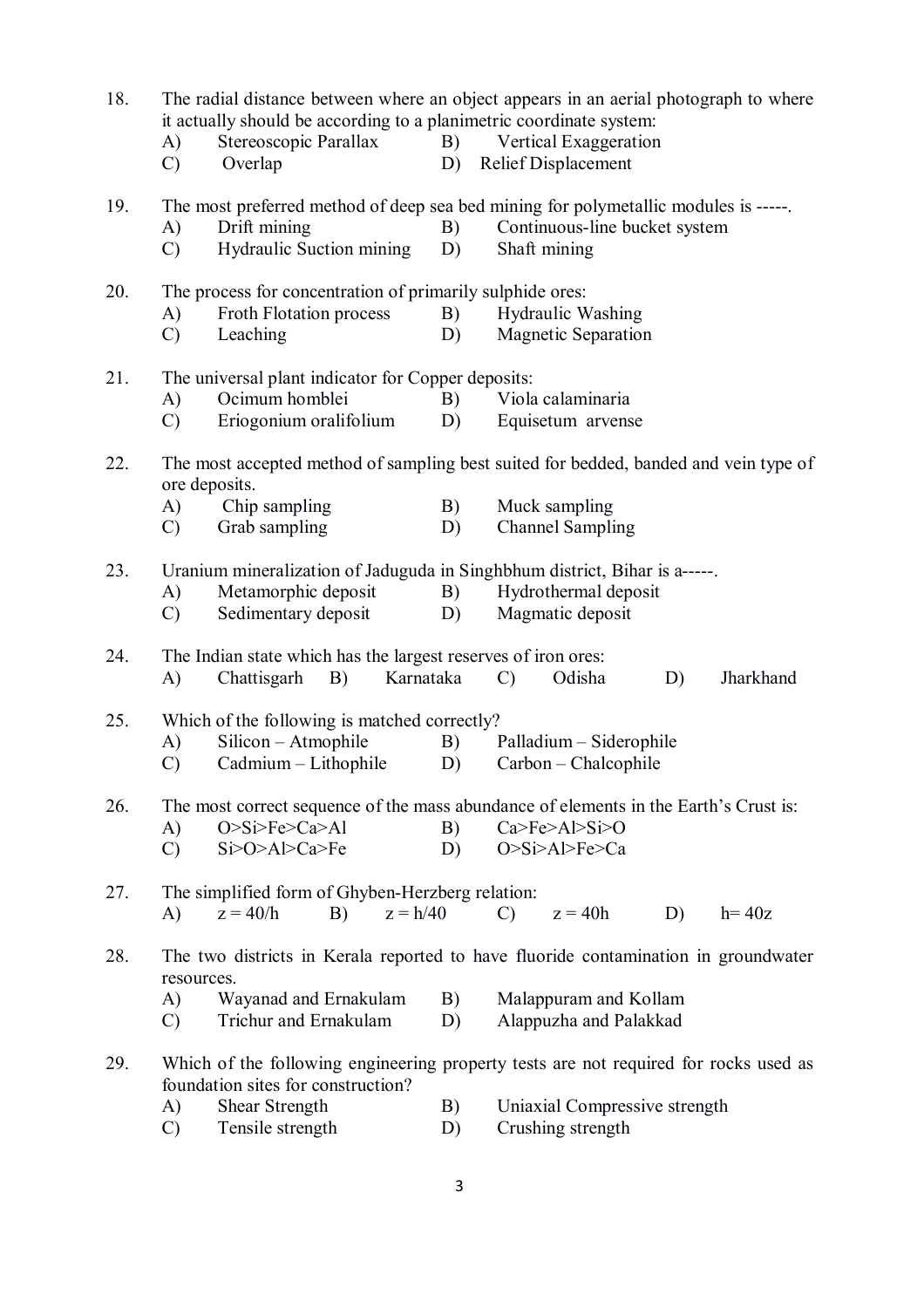| 30. |                                                                                                                             | shrinkage limit, plastic limit and liquid limit.                                                                           | The basic measure of the critical water contents of a fine grained soil, viz., its |         |    |                   |                                |    |                   |  |  |
|-----|-----------------------------------------------------------------------------------------------------------------------------|----------------------------------------------------------------------------------------------------------------------------|------------------------------------------------------------------------------------|---------|----|-------------------|--------------------------------|----|-------------------|--|--|
|     | A)                                                                                                                          | Albrecht limits                                                                                                            |                                                                                    |         | B) |                   | Atterberg limits               |    |                   |  |  |
|     | $\mathcal{C}$                                                                                                               | Liebig limits                                                                                                              |                                                                                    |         | D) |                   | Dokuchaev limits               |    |                   |  |  |
| 31. | $during$ -----.                                                                                                             | The single continent Pangaea was formed when Laurussia and Gondwanaland collided                                           |                                                                                    |         |    |                   |                                |    |                   |  |  |
|     | A)                                                                                                                          | Alpine Orogeny                                                                                                             |                                                                                    |         | B) |                   | Andean Orogeny                 |    |                   |  |  |
|     | C)                                                                                                                          | Hercynian Orogeny                                                                                                          |                                                                                    |         | D) |                   | Caledonian Orogeny             |    |                   |  |  |
| 32. | A)                                                                                                                          | The Miller indices of a crystal plane having the parameters $2a$ : infinity $b$ : 1c:<br>210                               | B)                                                                                 | 201     |    | $\mathcal{C}$     | 102                            | D) | 120               |  |  |
| 33. |                                                                                                                             | The largest seismically active continental rift system on the Earth today:                                                 |                                                                                    |         |    |                   |                                |    |                   |  |  |
|     | <b>Baikal Rift</b><br>A)                                                                                                    |                                                                                                                            |                                                                                    |         | B) |                   | Red Sea Rift                   |    |                   |  |  |
|     | $\mathcal{C}$                                                                                                               | West Antarctic Rift                                                                                                        |                                                                                    |         | D) |                   | East African Rift              |    |                   |  |  |
| 34. | The Earth's fastest present day seafloor spreading centre is in-----.<br>B)                                                 |                                                                                                                            |                                                                                    |         |    |                   |                                |    |                   |  |  |
|     | A)                                                                                                                          | the East Pacific Rise                                                                                                      |                                                                                    |         |    |                   | the Mid-Atlantic Ridge         |    |                   |  |  |
|     | $\mathcal{C}$                                                                                                               | the Central Indian Ridge                                                                                                   |                                                                                    |         | D) |                   | the South Atlantic Ridge       |    |                   |  |  |
| 35. |                                                                                                                             | Pi diagrams and Beta diagrams are techniques of stereographic analysis of------.                                           |                                                                                    |         |    |                   |                                |    |                   |  |  |
|     | A)                                                                                                                          | Folds                                                                                                                      | B)                                                                                 | Faults  |    | $\mathcal{C}$     | Joints                         |    | D) Unconformities |  |  |
| 36. |                                                                                                                             | Which of the following environment is the most favourable for preservation of fossils?                                     |                                                                                    |         |    |                   |                                |    |                   |  |  |
|     | $\bf{A}$                                                                                                                    | Lacustrine                                                                                                                 | B)                                                                                 | Fluvial |    | $\mathcal{C}$     | Marine                         | D) | Glacial           |  |  |
| 37. |                                                                                                                             | The Upper Gondwana lithostratigraphic unit underlying the Cretaceous succession in<br>the Trichinopoly Area of Tamil Nadu. |                                                                                    |         |    |                   |                                |    |                   |  |  |
|     | A)                                                                                                                          | Kallamedu Formation                                                                                                        |                                                                                    |         |    |                   | Kallakudi Limestone            |    |                   |  |  |
|     | $\mathcal{C}$                                                                                                               | Terani Plant Beds                                                                                                          |                                                                                    |         | D) |                   | Karai Shale Beds               |    |                   |  |  |
| 38. |                                                                                                                             | The concept of a biochemical origin of life was first proposed by:                                                         |                                                                                    |         |    |                   |                                |    |                   |  |  |
|     | $\mathbf{A}$                                                                                                                | <b>Stanley Miller</b>                                                                                                      |                                                                                    |         | B) |                   | A. I. Oparin                   |    |                   |  |  |
|     | $\mathcal{C}$                                                                                                               | Harold C. Urey                                                                                                             |                                                                                    |         | D) |                   | Francisco Redi                 |    |                   |  |  |
| 39. | Which of the following is a very good tool both for dating tree-ring sequences and<br>palaeoclimatological reconstructions? |                                                                                                                            |                                                                                    |         |    |                   |                                |    |                   |  |  |
|     | A)                                                                                                                          | Radiodensitometry                                                                                                          |                                                                                    |         | B) | Hydrodensitometry |                                |    |                   |  |  |
|     | $\mathcal{C}$                                                                                                               | Spot densitometry                                                                                                          |                                                                                    |         | D) |                   | Line densitometry              |    |                   |  |  |
| 40. |                                                                                                                             | The 14 Bravais lattices combined with 32 points groups form space groups:                                                  |                                                                                    |         |    |                   |                                |    |                   |  |  |
|     | A)                                                                                                                          | 446                                                                                                                        | B)                                                                                 | 230     |    | $\mathcal{C}$     | 430                            | D) | 246               |  |  |
| 41. |                                                                                                                             | The unconformity occurring between Cambrian strata and Precambrian basement in<br>the Grand Canyon is a -----.             |                                                                                    |         |    |                   |                                |    |                   |  |  |
|     | A)                                                                                                                          | Nonconformity                                                                                                              |                                                                                    |         | B) |                   | Disconformity                  |    |                   |  |  |
|     | $\mathcal{C}$                                                                                                               | Paraconformity                                                                                                             |                                                                                    |         | D) |                   | Buttress or onlap unconformity |    |                   |  |  |
|     |                                                                                                                             |                                                                                                                            |                                                                                    |         |    |                   |                                |    |                   |  |  |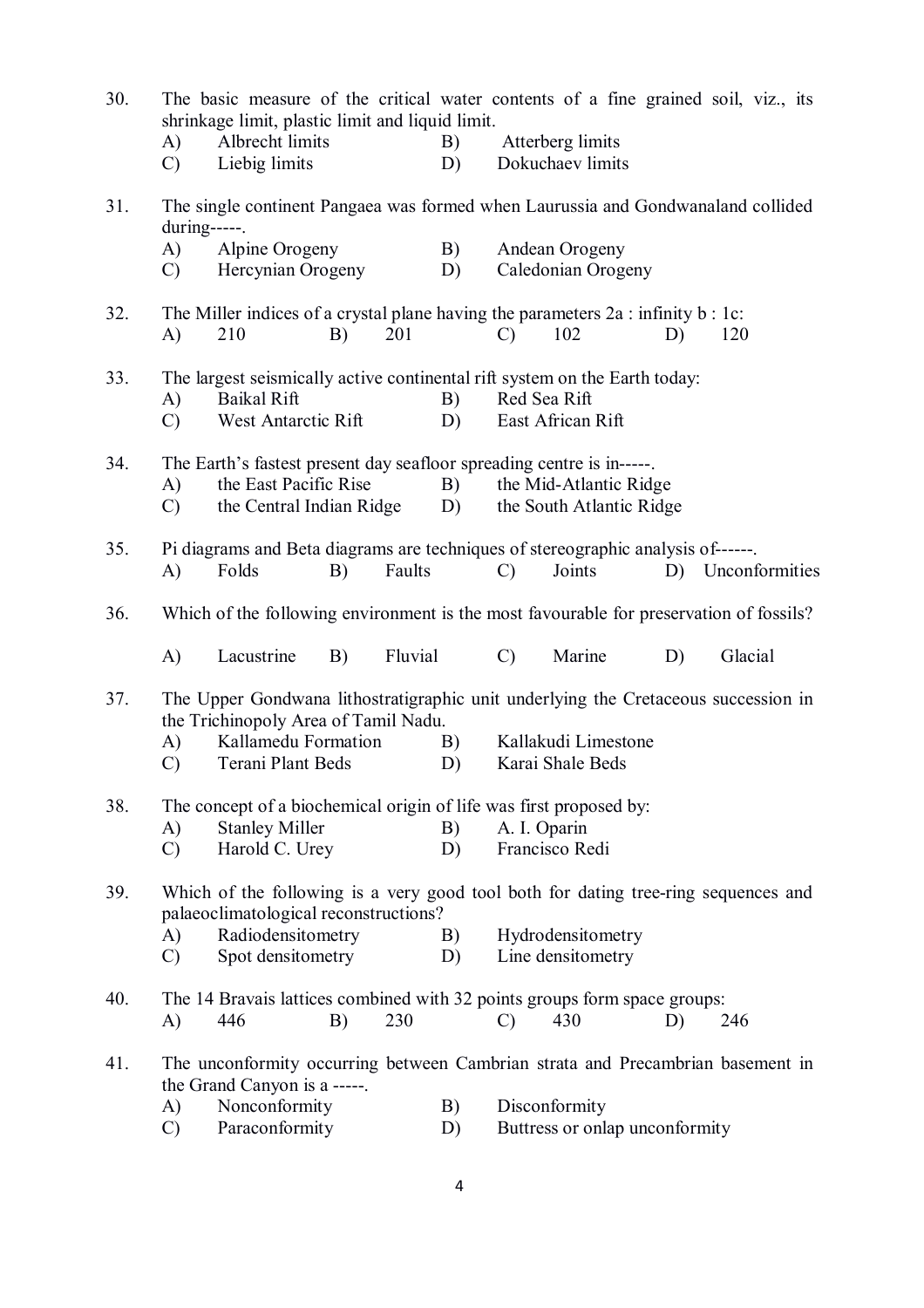- 42. Which of the following describes the collective effects of changes in the Earth's movements around the sun on its climate over thousands of years?
	- A) Calvin-Benson Cycle B) Wilson Cycle
		-
	- C) Milankovitch Cycle D) Sothic Cycle
- 43. The product of thermal metamorphism of dolomitic limestone with small siliceous impurities:
	- A) Serpentine Marble B) Brucite Marble
	- C) Tremolite Marble D) Forsterite Marble

44. Match the following and choose the correct answer.

- **List I List II** i) Granulite facies a) Low Pressure – Low Temperature ii) Sanidinite facies b) High Pressure – Low Temperature iii) Prehnite-pumpellyite facies c) Low Pressure – Medium Temperature iv) Hornblende-hornfels facies d) Low Pressure – High Temperature e) Medium Pressure – High Temperature A) i-d, ii-a, iii-c, iv-e B) i-c, ii-e, iii-a, iv-b
- C) i-e, ii-d, iii-a, iv-c D) i-b, ii-d, iii-c, iv-e

45. The point on a phase diagram where a reaction takes place between a previously precipitated phase and the liquid to produce a new solid phase.

- A) Peritectic point B) Solidus point
- C) Eutectic point D) Congruent melting point

46. In the chemical classification of igneous rocks based on the concept of  $A_2O_3$ (Alumina) saturation, the peralkaline group of rocks has the chemical characteristics:

- A)  $(CaO + Na<sub>2</sub>O + K<sub>2</sub>O) > Al<sub>2</sub>O<sub>3</sub> > (Na<sub>2</sub>O + K<sub>2</sub>O)$
- B)  $\text{Al}_2\text{O}_3 < (\text{Na}_2\text{O} + \text{K}_2\text{O} + \text{CaO})$
- C)  $Al_2O_3 > (Na_2O + K_2O + CaO)$
- D)  $(Na_2O + K_2O) > Al_2O_3$

## 47. The only unambiguous dwarf planet: A) Ceres B) Haumea C) Pluto D) Eris

48. Match the following **List I List II** i) Tetragonal System a) Gypsum Type

- ii) Triclinic System b) Beryl Type
- iii) Orthorhombic System c) Baryte Type<br>iv) Monoclinic System d) Zircon Type
- iv) Monoclinic System
	-
- A) i-d, ii-c, iii-e, iv-b B) i-a, ii-b, iii-e, iv-c
- C) i-c, ii-d, iii-a, iv-e D) i-d, ii-e, iii-c, iv-a
- 

e) Axinite Type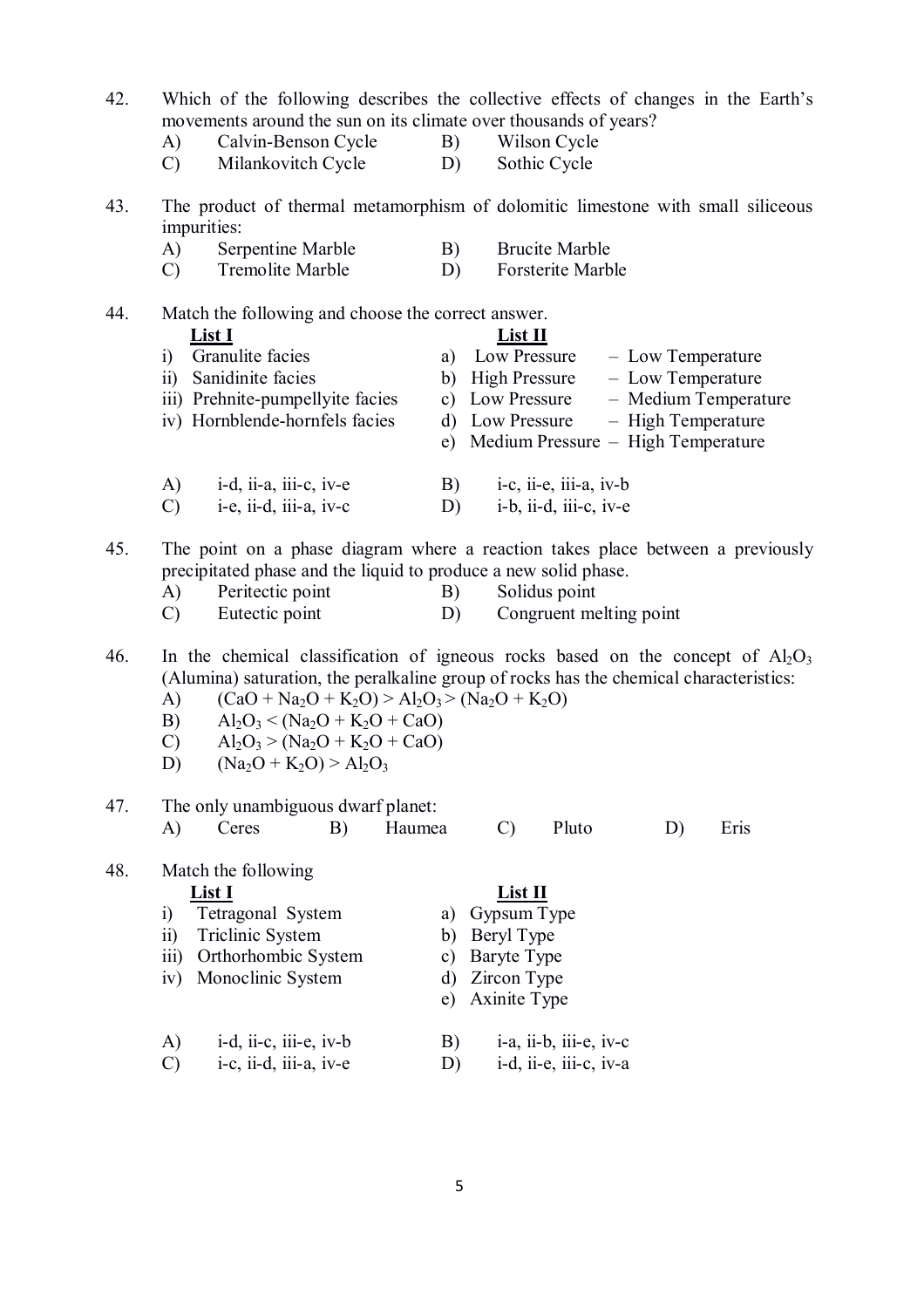| 49. | Which of the following depicts a scientific way of describing the topography of ocean<br>floor?                                                                                                                                                                         |                                                                                                                                                                                                                |    |          |                                                         |                                                                                                                                                                                                                                                                                                    |                                                 |    |                                                                                        |  |  |
|-----|-------------------------------------------------------------------------------------------------------------------------------------------------------------------------------------------------------------------------------------------------------------------------|----------------------------------------------------------------------------------------------------------------------------------------------------------------------------------------------------------------|----|----------|---------------------------------------------------------|----------------------------------------------------------------------------------------------------------------------------------------------------------------------------------------------------------------------------------------------------------------------------------------------------|-------------------------------------------------|----|----------------------------------------------------------------------------------------|--|--|
|     | A)<br>$\mathcal{C}$                                                                                                                                                                                                                                                     | Hypsometric Curve<br>Hygrometric Curve                                                                                                                                                                         |    |          | B)<br>D)                                                |                                                                                                                                                                                                                                                                                                    | Hypereliptic Curve<br>Hypsographic Curve        |    |                                                                                        |  |  |
| 50. | A)<br>$\mathcal{C}$                                                                                                                                                                                                                                                     | Hydrogenous sediments<br>Pelagic sediments                                                                                                                                                                     |    |          | B)<br>D)                                                | The fine grained sediments that accumulate in the ocean floor and consisting primarily<br>of microscopic, calcareous or siliceous shells of phytoplankton or zoo-plankton, clay<br>sized siliciclastic sediment or a mixture of these are called<br>Terrigenous sediments<br>Cosmogenous sediments |                                                 |    |                                                                                        |  |  |
| 51. | A)<br>$\mathcal{C}$                                                                                                                                                                                                                                                     | Chondrites and achondrites belong to the class of -----<br>Tektites<br>Iron Meteorites                                                                                                                         |    | B)<br>D) | <b>Stony-Iron Meteorites</b><br><b>Stony Meteorites</b> |                                                                                                                                                                                                                                                                                                    |                                                 |    |                                                                                        |  |  |
| 52. | A)                                                                                                                                                                                                                                                                      | The only spherical natural satellite orbiting a terrestrial planet:<br>Phobos<br>Moon<br>B)                                                                                                                    |    |          |                                                         | $\mathcal{C}$                                                                                                                                                                                                                                                                                      | Titan                                           | D) | Deimos                                                                                 |  |  |
| 53. | comets:                                                                                                                                                                                                                                                                 | surrounding the Solar System and thought to be the origin of most of the long-period                                                                                                                           |    |          |                                                         |                                                                                                                                                                                                                                                                                                    |                                                 |    | The vast, extended, extremely distant spherical shell composed of icy objects / bodies |  |  |
|     | A)<br>$\mathcal{C}$                                                                                                                                                                                                                                                     | Asteriod Belt<br>Kuiper Belt                                                                                                                                                                                   |    |          | B)<br>D)                                                | Oort Cloud                                                                                                                                                                                                                                                                                         | Magellanic Cloud                                |    |                                                                                        |  |  |
| 54. | A)<br>B)<br>$\mathcal{C}$<br>D)                                                                                                                                                                                                                                         | Incised meanders are the most characteristic and favourable evidences of -----.<br>Interruption in fluvial cycle<br>Old age of fluvial cycle<br>Rejuvenation in fluvial cycle<br>Mature stage of fluvial cycle |    |          |                                                         |                                                                                                                                                                                                                                                                                                    |                                                 |    |                                                                                        |  |  |
| 55. |                                                                                                                                                                                                                                                                         | propounded to explain:                                                                                                                                                                                         |    |          |                                                         |                                                                                                                                                                                                                                                                                                    |                                                 |    | The Standstill theory, the Glacial control theory and the Subsistence theory have been |  |  |
|     | A)<br>$\mathcal{C}$                                                                                                                                                                                                                                                     | the origin of coral reefs<br>the origin of fjords                                                                                                                                                              |    |          | B)<br>D)                                                |                                                                                                                                                                                                                                                                                                    | the origin of mountains<br>the origin of wadies |    |                                                                                        |  |  |
| 56. | degrees.                                                                                                                                                                                                                                                                |                                                                                                                                                                                                                |    |          |                                                         | The Modified Mercalli Intensity scale to measure the intensity of earthquakes has ------                                                                                                                                                                                                           |                                                 |    |                                                                                        |  |  |
|     | A)                                                                                                                                                                                                                                                                      | 6                                                                                                                                                                                                              | B) | 12       |                                                         | $\mathcal{C}$                                                                                                                                                                                                                                                                                      | 10                                              | D) | 15                                                                                     |  |  |
| 57. | Which of the following is a classic example of divergent plate boundary?<br>San Andreas Fault of Western North America.<br>A)<br>Andes Mountain Range of Western South America<br>B)<br>$\mathcal{C}$<br>Alpine Fault of New Zealand.<br>East Africa Rift Valley.<br>D) |                                                                                                                                                                                                                |    |          |                                                         |                                                                                                                                                                                                                                                                                                    |                                                 |    |                                                                                        |  |  |
| 58. | glacier:                                                                                                                                                                                                                                                                |                                                                                                                                                                                                                |    |          |                                                         |                                                                                                                                                                                                                                                                                                    |                                                 |    | Mountain peaks that project out prominently above the general surface of a continental |  |  |
|     | A)                                                                                                                                                                                                                                                                      | Inselbergs                                                                                                                                                                                                     | B) | Corries  |                                                         | $\mathcal{C}$                                                                                                                                                                                                                                                                                      | Nunataks                                        | D) | Aretes                                                                                 |  |  |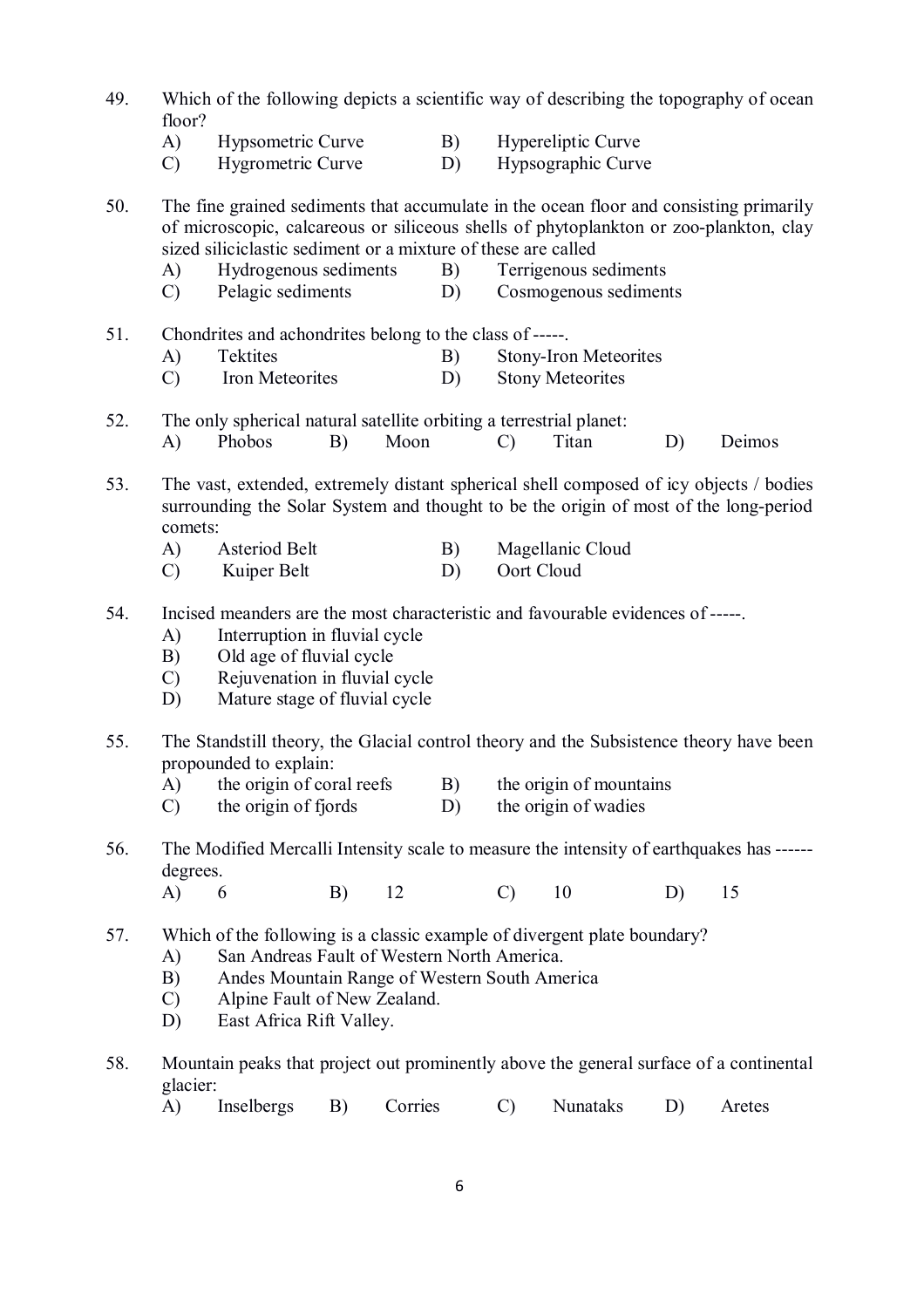| 59. | A)                                                                                                                                                                                                                                                                                                      | The zone of illuviation in a soil profile:<br>C-horizon                          | B) | A-horizon   |                                                                                                    | $\mathcal{C}$                              | D-horizon    | D) | <b>B-horizon</b> |  |
|-----|---------------------------------------------------------------------------------------------------------------------------------------------------------------------------------------------------------------------------------------------------------------------------------------------------------|----------------------------------------------------------------------------------|----|-------------|----------------------------------------------------------------------------------------------------|--------------------------------------------|--------------|----|------------------|--|
| 60. | The world's first manned expedition to reach the deepest point in each of the Earth's<br>five Oceans:<br><b>Challenger Expedition</b><br>B)<br>Five Deeps Expedition<br>A)<br><b>Bathyscaphe Expedition</b><br>Deep sea challenge Expedition<br>D)<br>$\mathcal{C}$                                     |                                                                                  |    |             |                                                                                                    |                                            |              |    |                  |  |
| 61. | A)<br>$\mathcal{C}$                                                                                                                                                                                                                                                                                     | The Great Pacific Garbage Patch is related to-----.<br>Ocean gyres<br>Oil spills |    |             | B)<br>D)                                                                                           | Ocean tides<br>Marine industrial pollution |              |    |                  |  |
| 62. | The number of minerals included in the Moh's scale of hardness that crystallize in the<br>Tetragonal System:<br>B)<br>$\overline{2}$<br>A)<br>3                                                                                                                                                         |                                                                                  |    |             |                                                                                                    | $\mathcal{C}$                              | $\mathbf{1}$ | D) | $\boldsymbol{0}$ |  |
| 63. | A)                                                                                                                                                                                                                                                                                                      | Time rock unit equivalent to Epoch:<br>Series                                    | B) | Formation   |                                                                                                    | $\mathcal{C}$                              | Erathem      | D) | Group            |  |
| 64. | A)<br>$\mathcal{C}$                                                                                                                                                                                                                                                                                     | Sphere<br>Prolate Spheroid                                                       |    | B)<br>D)    | The shape of indicatrix of a uniaxial positive crystal or mineral:<br>Ellipsoid<br>Oblate Spheroid |                                            |              |    |                  |  |
| 65. | A)                                                                                                                                                                                                                                                                                                      | The rarest of the common members of the garnet group:<br>Grossular               | B) | Uvarovite   |                                                                                                    | $\mathcal{C}$                              | Almandine    | D) | Pyrope           |  |
| 66. | Which of the following sedimentary basin types is correctly matched with world<br>examples?<br>Passive margin basin - Georgia Strait<br>A)<br>Strike Slip basin - East Coast of North America<br>B)<br>Foreland basin - Indo-Gangetic Plains<br>$\mathcal{C}$<br>Forearc basin - East Africa Rift<br>D) |                                                                                  |    |             |                                                                                                    |                                            |              |    |                  |  |
| 67. | Secondary chemical sedimentary structures consisting of a series of relatively small,<br>alternating interlocked tooth like columns of stone formed by the pressure action of<br>solutions:                                                                                                             |                                                                                  |    |             |                                                                                                    |                                            |              |    |                  |  |
|     | A)                                                                                                                                                                                                                                                                                                      | Scour marks B)                                                                   |    | Concretions |                                                                                                    | $\mathcal{C}$                              | Stylolites   | D) | Septaria         |  |
| 68. | Fine grained sedimentary rock composed predominantly of indurated clay particles and<br>lacking fissility:<br>Pisolites<br>A)<br>B)<br>Shale<br>Spherulite<br>$\mathcal{C}$<br>D)<br>Argillites                                                                                                         |                                                                                  |    |             |                                                                                                    |                                            |              |    |                  |  |
| 69. | Which of the following is not a characteristic of good and useful index fossil?<br>Abundant specimens<br>A)<br>Distinctive or easily responsible<br>B)<br>Short geographic distribution<br>$\mathcal{C}$<br>Wide stratigraphic range<br>D)                                                              |                                                                                  |    |             |                                                                                                    |                                            |              |    |                  |  |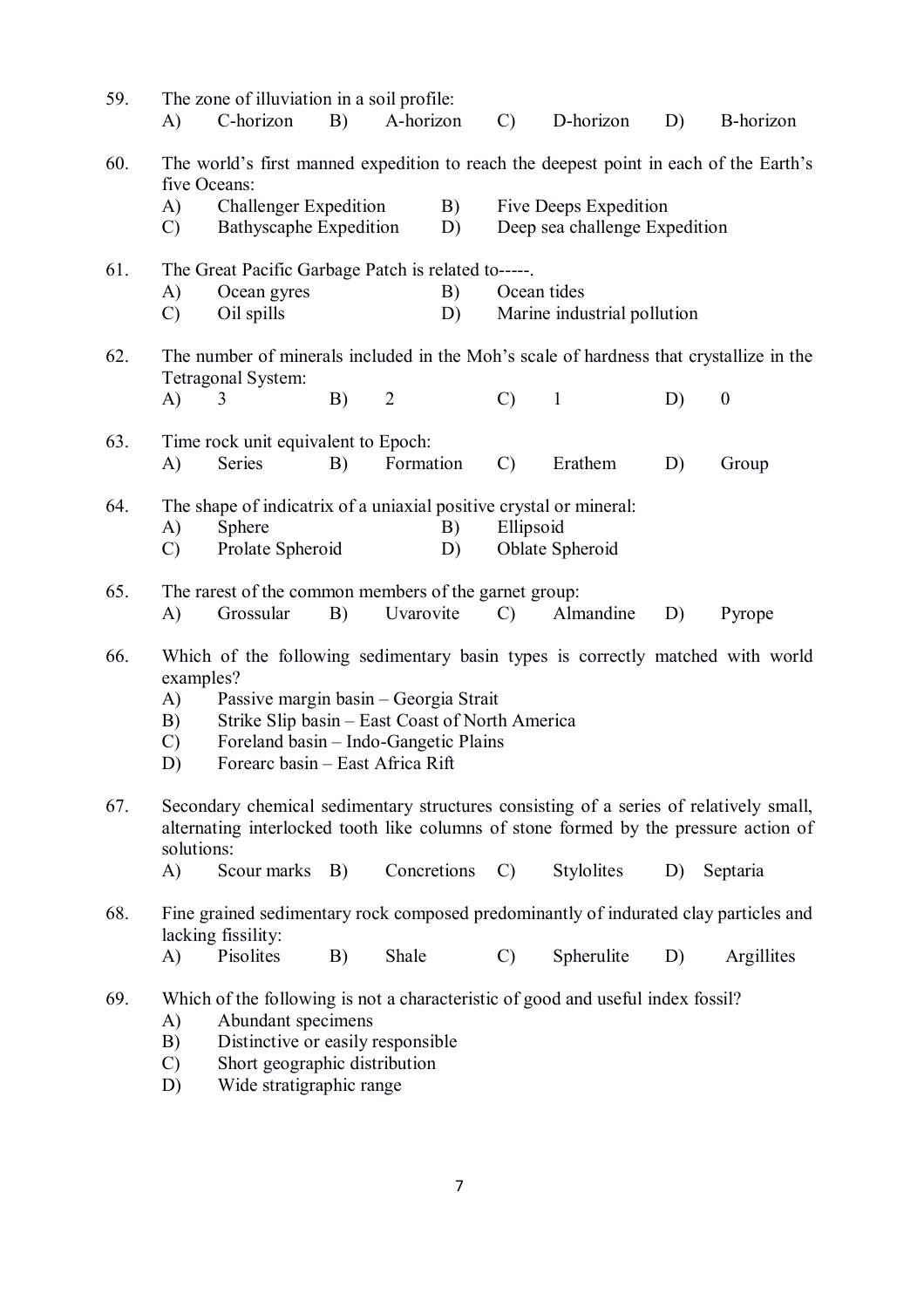70. The Brachiopod 'Syringothyris' belongs to the geological periods:

- A) Carboniferous B) Devonian
- C) Silurian D) Ordovician
- 71. Choose the correct sequence of evolution of horses from ancient to the modern horses:
	- A) Merychippus  $\rightarrow$  Pliohippus  $\rightarrow$  Parahippus  $\rightarrow$  Hipparion
	- B) Parahippus  $\rightarrow$  Merychippus  $\rightarrow$  Hipparion  $\rightarrow$  Pliohippus
	- C) Pliohippus  $\rightarrow$  Hipparion  $\rightarrow$  Merychippus  $\rightarrow$  Parahippus
	- D) Hipparion  $\rightarrow$  Parahippus  $\rightarrow$  Pliohippus  $\rightarrow$  Merychippus
- 72. The single most important factor which decides whether a severe groundwater problem is likely to occur in a tunnel or not:
	- A) Relative position of the water table.
	- B) Intensity of rainfall in the area.
	- C) Presence of horizontal joints.
	- D) Type of rock, i.e., igneous, sedimentary or metamorphic.
- 73. Which of the following is the best example of an Aquitard?<br>A) Shale B) Granite C) Laterite A) Shale B) Granite C) Laterite D) Sandy-Clay
- 74. The electrode arrangements in the electric resistivity surveys for groundwater exploration are called ------.
	- A) Arrays B) Loops C) Overlays D) Tessellates
- 75. The response of an element to geochemical dispersion is governed by its ------.
	- A) Mobility B) Density
	- C) Melting Point D) Conductivity
- 76. The lower unaffected part of the ore body in the supergene sulphide enrichment is called the ------.
	- A) Supergene zone B) Mesogene zone
	- C) Hypogene zone D) Epigene zone
- 77. The Titano-magnetite deposits of Adirondack Region, New York is an important example of -----.
	- A) Residual Liquid Injection
	- B) Immiscible Liquid Segregation
	- C) Residual Liquid Segregation
	- D) Immiscible Liquid Injection
- 78. An ore classifying device which uses the principle that, under the influence of a force field, large ore particles in a water-ore mixture or slurry tend to move faster than the small ore particles:
	- A) Elutriator B) Knelson Concentrator
	- C) Hydrocyclone D) Reichert cone concentrator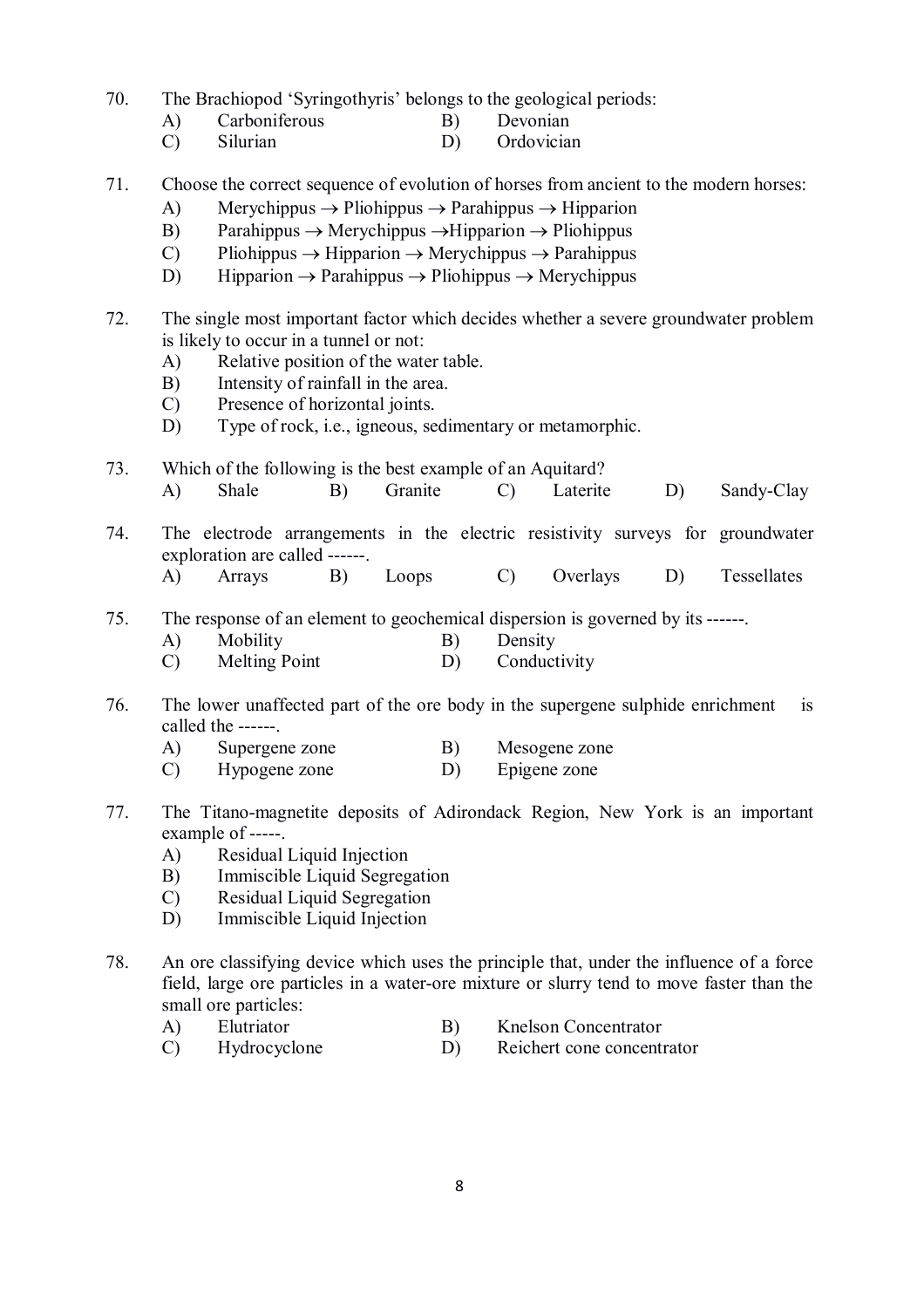| 79. | The digital image processing technique of transforming different sets of data into one<br>coordinate system:                                                                                                                                                           |                                                                                                                                                                                          |    |    |                                                                                  |               |                                                       |    |          |  |  |
|-----|------------------------------------------------------------------------------------------------------------------------------------------------------------------------------------------------------------------------------------------------------------------------|------------------------------------------------------------------------------------------------------------------------------------------------------------------------------------------|----|----|----------------------------------------------------------------------------------|---------------|-------------------------------------------------------|----|----------|--|--|
|     | A)                                                                                                                                                                                                                                                                     | Image restoration                                                                                                                                                                        |    | B) | Image rectification                                                              |               |                                                       |    |          |  |  |
|     | $\mathcal{C}$                                                                                                                                                                                                                                                          | Image enhancement                                                                                                                                                                        |    |    | D)                                                                               |               | Image registration                                    |    |          |  |  |
| 80. |                                                                                                                                                                                                                                                                        | Anorthosites have economic value for the presence of:                                                                                                                                    |    |    |                                                                                  |               |                                                       |    |          |  |  |
|     | A)                                                                                                                                                                                                                                                                     | Rutile                                                                                                                                                                                   | B) |    | Scheelite                                                                        | $\mathcal{C}$ | Wolframite                                            | D) | Ilmenite |  |  |
| 81. | global users in Column-II and choose the correct answer.<br>Column-I<br>$Column-II$<br>a) European Union<br><b>NAVIC</b><br>$\ddot{1}$<br>ii) BeiDou<br>b) $U.S.$<br>iii) GALILEO<br>Russia<br>$\mathbf{c})$<br>iv) GLONASS<br>India<br>d)<br>China<br>e)              |                                                                                                                                                                                          |    |    | Match the global navigation satellite systems in Column-I with the corresponding |               |                                                       |    |          |  |  |
|     | A)                                                                                                                                                                                                                                                                     | $i-c$ , $i$ <i>i</i> -a, $i$ <i>i</i> $i$ -b, $iv$ -e                                                                                                                                    |    |    | B)                                                                               |               | $i-d$ , $ii-e$ , $iii-a$ , $iv-c$                     |    |          |  |  |
|     | $\mathcal{C}$                                                                                                                                                                                                                                                          | $i-a$ , $ii-c$ , $iii-e$ , $iv-b$                                                                                                                                                        |    |    | D)                                                                               |               | $i-d$ , $ii-a$ , $iii-b$ , $iv-c$                     |    |          |  |  |
| 82. |                                                                                                                                                                                                                                                                        | Orbital period of a GPS satellite is ----.                                                                                                                                               |    |    |                                                                                  |               |                                                       |    |          |  |  |
|     | 23 hours<br>B)<br>A)                                                                                                                                                                                                                                                   |                                                                                                                                                                                          |    |    |                                                                                  | $1$ day       |                                                       |    |          |  |  |
|     | 23 hours 58 minutes<br>11 hours 58 minutes<br>D)<br>$\mathcal{C}$                                                                                                                                                                                                      |                                                                                                                                                                                          |    |    |                                                                                  |               |                                                       |    |          |  |  |
| 83. | Which of the following greenhouse gases have essentially no natural sources but are<br>side products of industrial processes or manufactured for human purposes?<br>Chloroflurocarbon<br>B)<br>Methane<br>A)<br>Nitrous Oxide<br>Carbon dioxide<br>D)<br>$\mathcal{C}$ |                                                                                                                                                                                          |    |    |                                                                                  |               |                                                       |    |          |  |  |
| 84. |                                                                                                                                                                                                                                                                        | The most important step in Environment Impact Assessment:                                                                                                                                |    |    |                                                                                  |               |                                                       |    |          |  |  |
|     | A)                                                                                                                                                                                                                                                                     | Screening                                                                                                                                                                                |    |    |                                                                                  | B)            | Reporting                                             |    |          |  |  |
|     | $\mathcal{C}$                                                                                                                                                                                                                                                          | Monitoring                                                                                                                                                                               |    |    |                                                                                  | D)            | Scoping                                               |    |          |  |  |
| 85. | Basic geological equipment of any geologist used for collecting sample:<br>Clinometer<br>A)<br>B)<br><b>GPS</b><br>Geological Hammer<br>D)<br>Sample bags<br>$\mathcal{C}$                                                                                             |                                                                                                                                                                                          |    |    |                                                                                  |               |                                                       |    |          |  |  |
|     |                                                                                                                                                                                                                                                                        |                                                                                                                                                                                          |    |    |                                                                                  |               |                                                       |    |          |  |  |
| 86. | The first task in any geological reconnaissance study:<br>Geochemical Investigation<br>A)<br>Geophysical Investigation<br>$\mathcal{C}$                                                                                                                                |                                                                                                                                                                                          |    |    |                                                                                  |               | B)<br>Geological Mapping<br>Geological Sampling<br>D) |    |          |  |  |
| 87. | A)<br>$\mathcal{C}$                                                                                                                                                                                                                                                    | Which among the following does not fall under the category of 'Biparental<br>Hypothesis' of origin of the Earth and Solar System?<br>Planetesimal Hypothesis<br>Dynamic Encounter Theory |    |    |                                                                                  | B)<br>D)      | Protoplanet Hypothesis<br>Tidal Hypothesis            |    |          |  |  |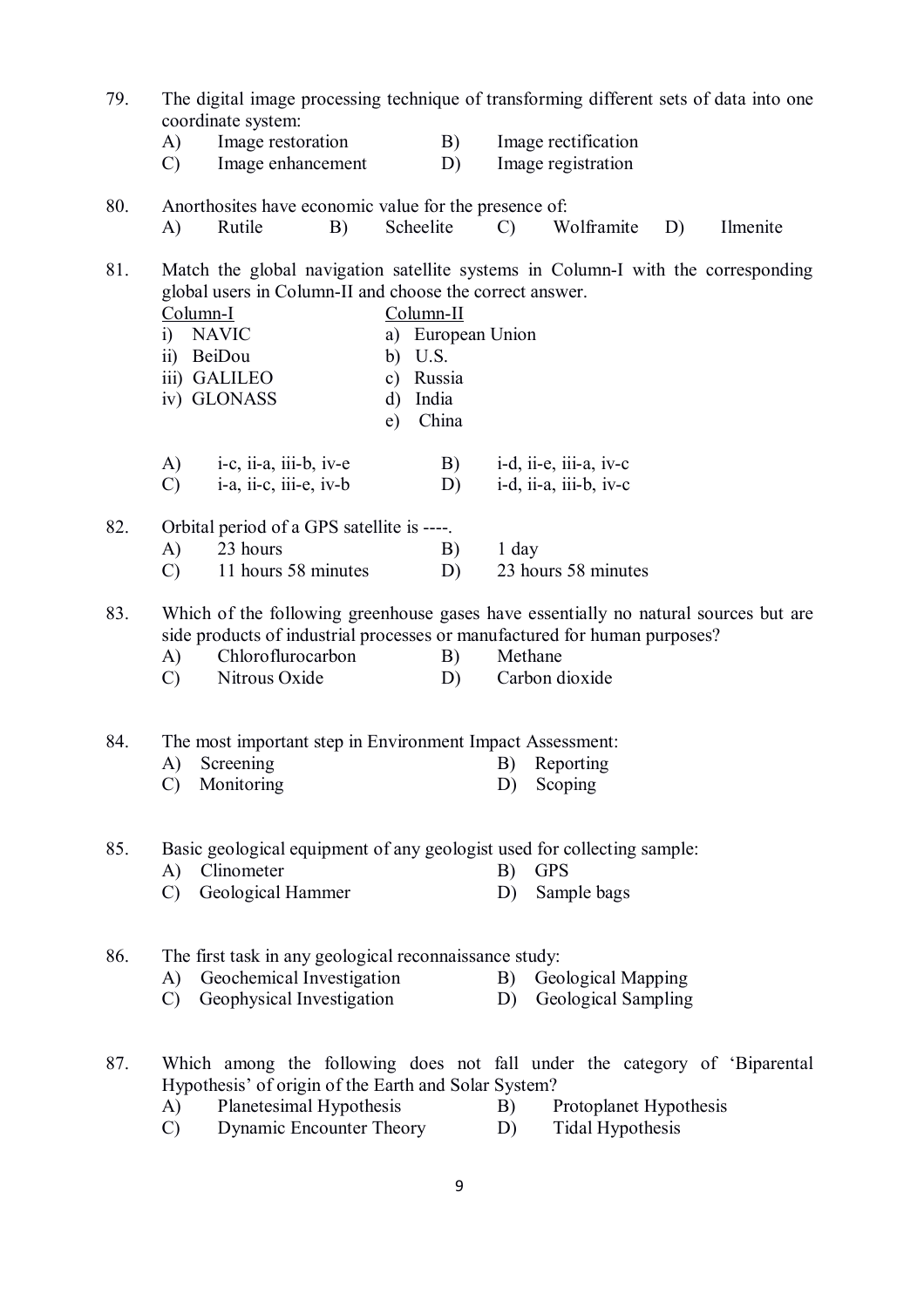- 88. A wave on the surface of a lake or landlocked bays, caused by atmospheric or seismic disturbances:
	- A) Surge B) Swash C) Seiche D) Swell
- 89. The hydrochemical facies of a groundwater sample falling in the Field 5 of the Hill-Piper Trilinear diagram:
	- A) Calcium-Chloride type
	- B) Sodium- Chloride type
	- C) Magnesium bicarbonate type
	- D) Mixed type
- 90. Which of the following key features of the National Mineral Policy, 2019 recently approved by the Union Cabinet is wrongly quoted?
	- A) It makes efforts to harmonize taxes, levies and royalty with world benchmarks to help the private sector.
	- B) It encourages the public sector to take up mineral exploration.
	- C) It proposes to grant status of industry to mining activity to boost financing of mining and acquisition of foreign mineral assets for private sector.
	- D) It encourages dedicated mineral corridors to facilitate the transportation of minerals.
- 91. The modern electronic scintillation counter was invented by-----.
	- A) John Mine
	- B) Sir Samuel Curran
	- C) Sir Robert Alexander Watson Watt
	- D) Sheldon Breiner
- 92. The Martian Soil is considered to be highly toxic because of the relatively high concentration of----- compounds.
	- A) Prothoate B) Perchlorate
	- C) Chloroformate D) Sothiocyanate
- 93. Lateral faults, transcurrent faults, wrench faults or tear faults refer to:
	- A) Thrust faults B) Strike slip faults
	- C) Dip slip faults D) Oblique slip faults
- 94. Thickening and thinning of beds at the crests and troughs is characteristic of:
	- A) Parallel folds B) Concentric folds<br>
	C) Isoclinal folds D) Similar folds
	- Isoclinal folds
- 95. Which of the following statement is not correct?
	- A) Planes characterize the rock fabric of S-tectonites
	- B) R-tectonite is B-tectonite in which the fabric elements have been rotated
	- C) B-tectonites are dominated by planar elements
	- D) S-tectonites indicate flattening strain
- 96. Uranium-Thorium-Lead dating method is often performed on the mineral:
	- A) Zircon B) Muscovite C) Hornblende D) Biotite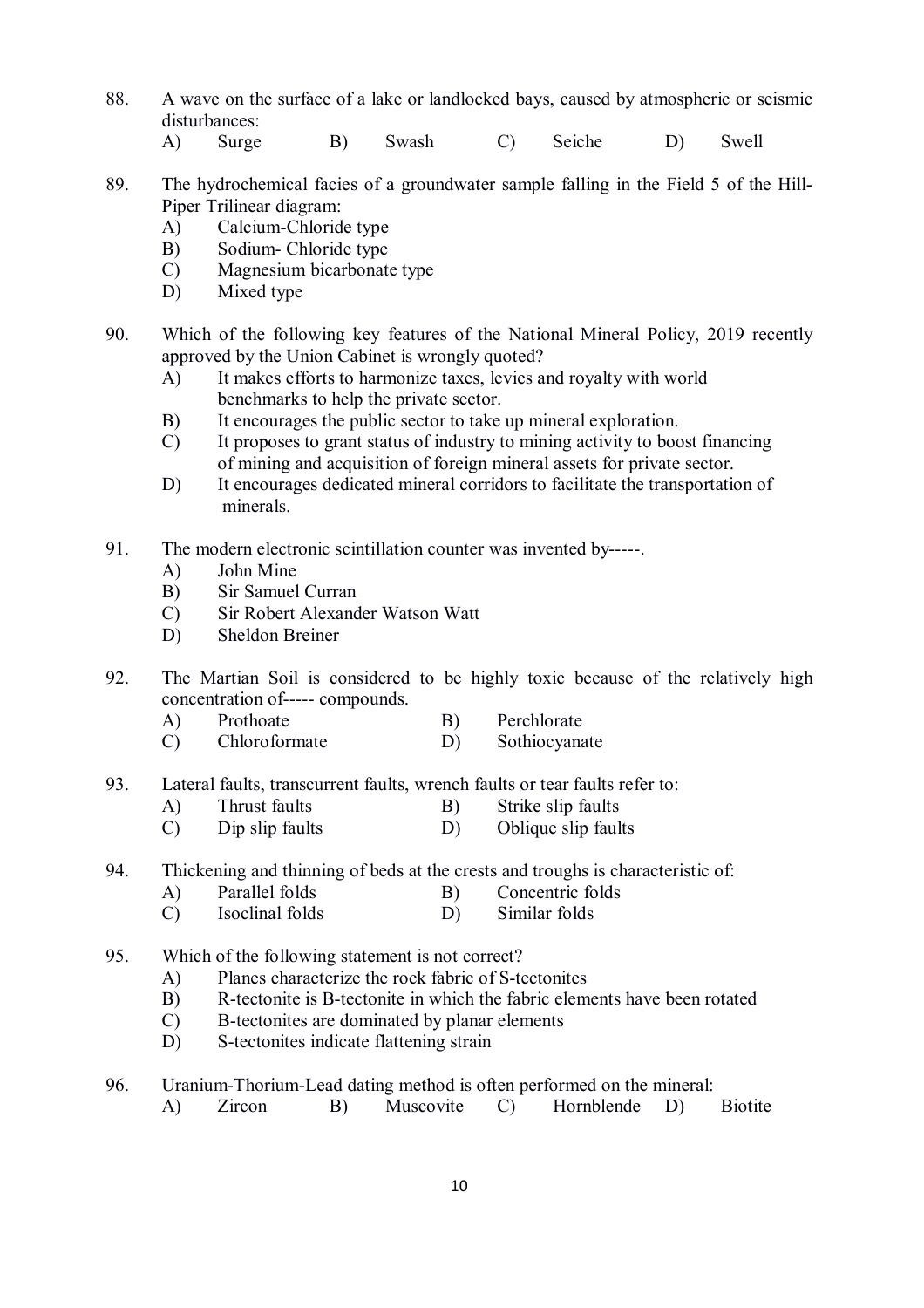97. The principle which states that changes in the temperature, pressure and volume or concentration of a system will result in predictable and opposing changes in the system in order to achieve new equilibrium state:

- A) Bernoulli's principle B) Stefan-Boltzmann Law
- C) Le-Chatelier's principle D) Gay-Lussac's Law
- 98. Closely spaced higher value contours in a contour map indicate:
	- A) Steep slope B) Gentle slope<br>
	C) Convex slope D) Convexo-cor
	- C) Convex slope D) Convexo-concave slope
- 99. Cataclastic metamorphic rocks that are produced along shear zones deep within the crust.
	- A) Skarns B) Mylonites C) Eclogites D) Hornfels
- 100. Which of the following is a Raster GIS/Geospatial format?
	- A) Shapefile (SHP)
	- B) Geodatabase (GDB)
	- C) Digital Elevation Model (DEM)
	- D) Smart Data Compression (SDC)
- 101. According to D. W. Johnson's classification of shorelines, the shorelines of Kerala and Karnataka fall under the category of:
	- A) Shorelines of submergence B) Compound Shorelines
	- C) Shorelines of emergence D) Neutral Shorelines
- 102. Choose the correct arrangements of geomagnetic epochs or chrons from earliest to latest:
	- A) Matuyama, Brunhes, Gilbert, Gauss
	- B) Gauss, Matuyama, Gilbert, Brunhes
	- C) Matuyama, Gauss, Gilbert, Brunhes
	- D) Gilbert, Gauss, Matuyama, Brunhes
- 103. In paired metamorphic belts of Circum-Pacific region the Low temperature - High pressure conditions of blueschist and eclogite facies occur on the------.
	- A) Oceanic side B) Abyssal Depth side
	- C) Continental side D) Continental Shelf side
- 104. The geochemical type of Mid-Ocean Ridge Basalts derived from a deeper enriched source within the earth:
	- A) N-MORBs B) T-MORBs C) E-MORBs D) I-MORBs
- 105. Which of the following is a non-renewable resource?
	- A) Nuclear energy B) Wind energy
	- C) Solar energy D) None of these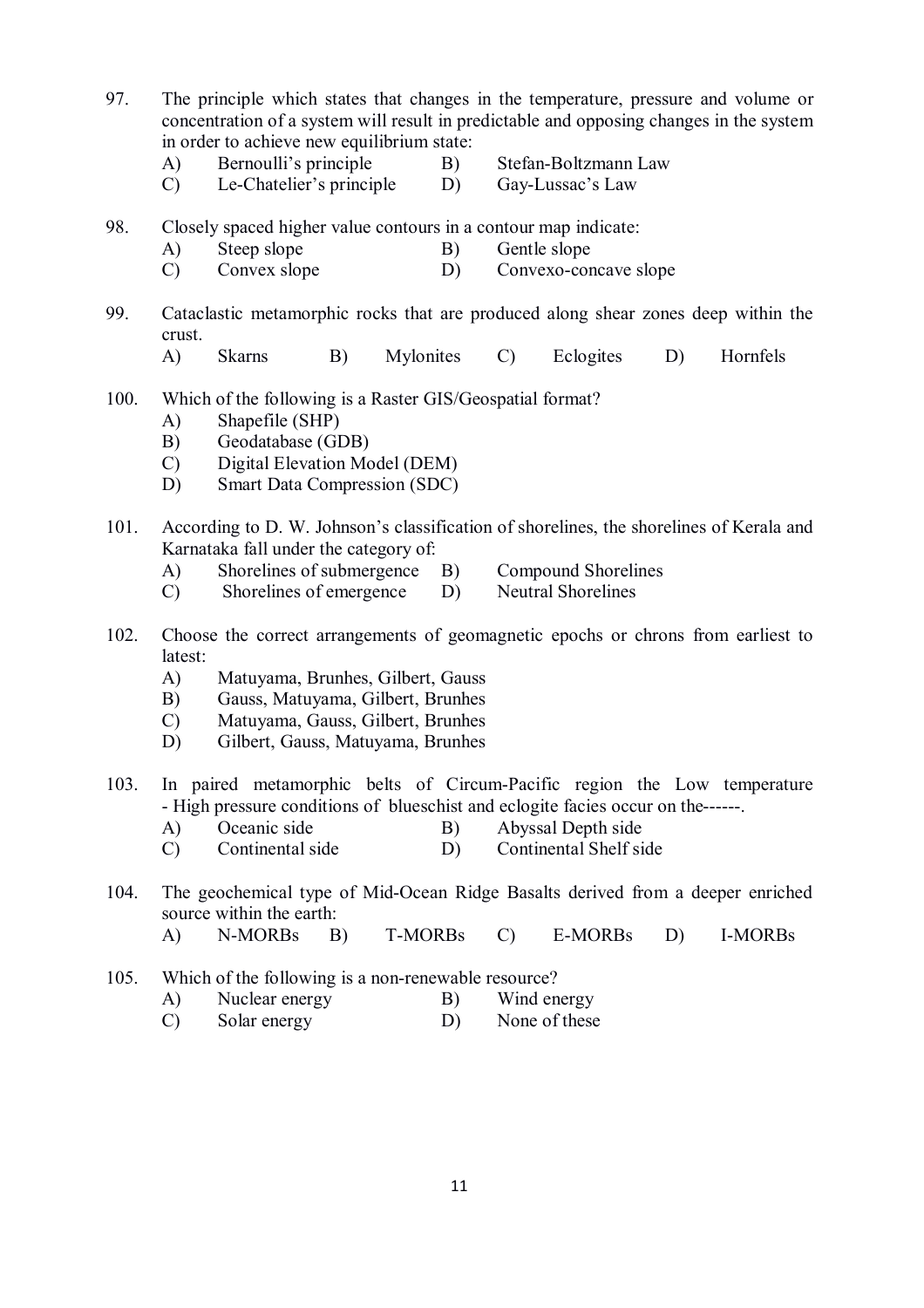- 106. Which of the following factors does not affect relief displacement on aerial photographs?
	- A) Flying height
	- B) Focal length of camera lens
	- C) Radial existence of displaced image point from principle point
	- D) Height of object
- 107. The law relating to characteristics of block body radiation, which states that, the emissivity of a body which is in thermal equilibrium with its surrounding is equal to its absorptivity.
	- A) Wien's Displacement Law B) Stefan–Boltzmann Law
	- C) Kirchoff's Law D) Planck's Radiation Law
- 108. Which of the following underground mining method do not fall under the category of unsupported methods?
	- A) Room and Pillar Mining B) Shrinkage stoping
	- C) Sublevel stoping D) Cut and fill stoping
- 109. The largest component of the operating cost for mine ventilation:
	- A) Fossil fuel B) Equipments
	- C) Labour and salary D) Electricity
- 110. The tool for maintaining the diameter and shape of a borehole:
	- A) Sonic log B) Electric log C) Caliper log D) Induction log
- 111. The major reason for geochemical soil anomalies:
	- A) Heavy mineral accumulation
	- B) Selective concentration
	- C) Residual accumulation
	- D) Hydrothermal accumulation
- 112. Which of the following geological situations is ideal for construction of a dam with  $10^{\circ}$  to 30<sup>°</sup> inclination in the upstream direction?
	- A) Beds with gentle upstream dip.
	- B) Beds with gentle downstream dip.
	- C) Beds with steep downstream dip.
	- D) Beds which are faulted.
- 113. Which of the following is not a likely cause for landslides?
	- A) Earthquakes B) Deforestation
	- C) Greenhouse effect D) Weathered bed-rock
- 114. The Indo-African boundary between the Indian and African plates is a ------.
	- A) Transform boundary B) Consequent boundary
	- C) Conservative boundary D) Divergent boundary